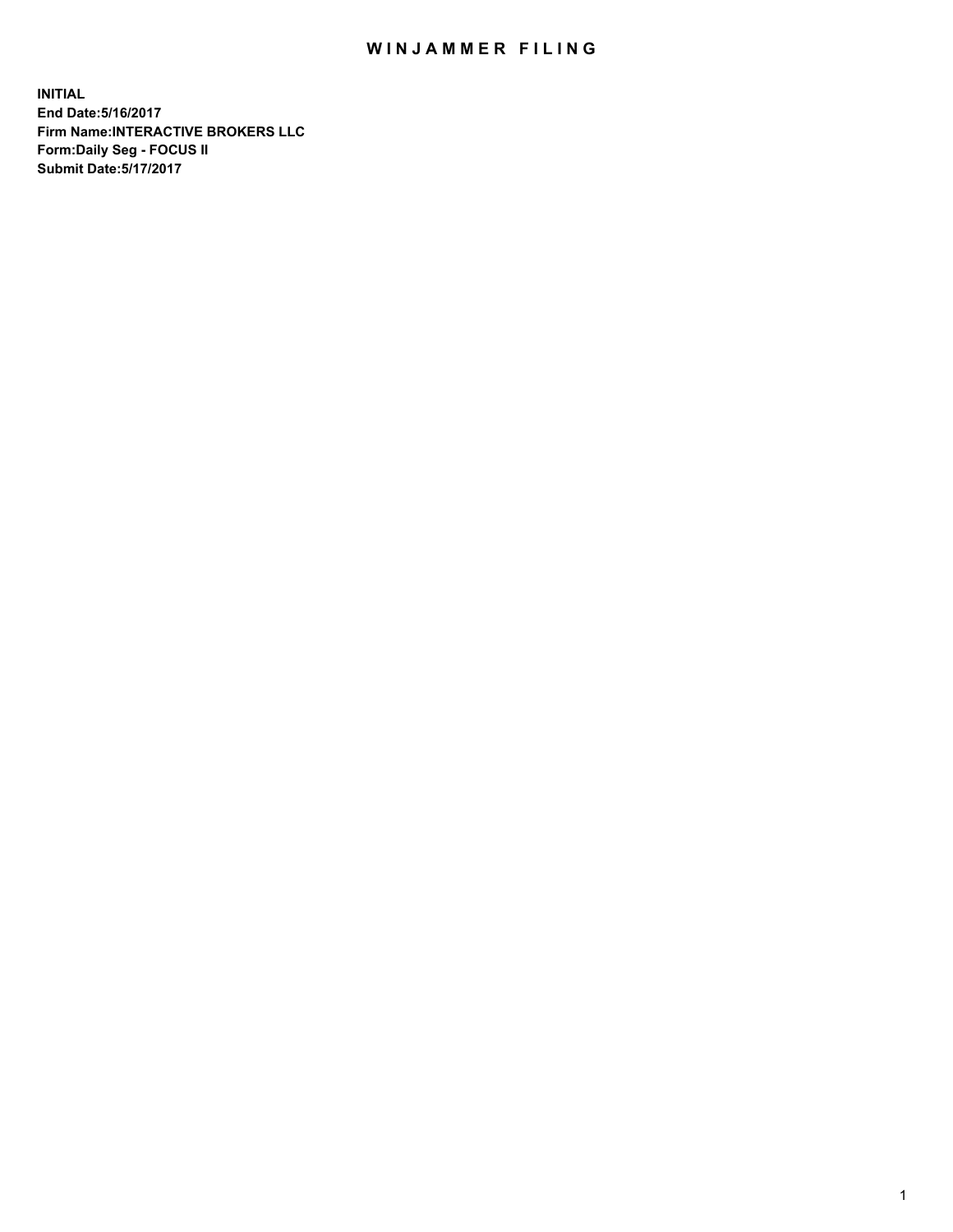## **INITIAL End Date:5/16/2017 Firm Name:INTERACTIVE BROKERS LLC Form:Daily Seg - FOCUS II Submit Date:5/17/2017 Daily Segregation - Cover Page**

| Name of Company<br><b>Contact Name</b><br><b>Contact Phone Number</b><br><b>Contact Email Address</b>                                                                                                                                                                                                                          | <b>INTERACTIVE BROKERS LLC</b><br>James Menicucci<br>203-618-8085<br>jmenicucci@interactivebrokers.c<br>om |
|--------------------------------------------------------------------------------------------------------------------------------------------------------------------------------------------------------------------------------------------------------------------------------------------------------------------------------|------------------------------------------------------------------------------------------------------------|
| FCM's Customer Segregated Funds Residual Interest Target (choose one):<br>a. Minimum dollar amount: ; or<br>b. Minimum percentage of customer segregated funds required:%; or<br>c. Dollar amount range between: and; or<br>d. Percentage range of customer segregated funds required between:% and%.                          | $\overline{\mathbf{0}}$<br>0<br>155,000,000 245,000,000<br>0 <sub>0</sub>                                  |
| FCM's Customer Secured Amount Funds Residual Interest Target (choose one):<br>a. Minimum dollar amount: ; or<br>b. Minimum percentage of customer secured funds required:%; or<br>c. Dollar amount range between: and; or<br>d. Percentage range of customer secured funds required between:% and%.                            | $\overline{\mathbf{0}}$<br>$\overline{\mathbf{0}}$<br>80,000,000 120,000,000<br>00                         |
| FCM's Cleared Swaps Customer Collateral Residual Interest Target (choose one):<br>a. Minimum dollar amount: ; or<br>b. Minimum percentage of cleared swaps customer collateral required:% ; or<br>c. Dollar amount range between: and; or<br>d. Percentage range of cleared swaps customer collateral required between:% and%. | $\overline{\mathbf{0}}$<br>$\overline{\mathbf{0}}$<br>0 <sub>0</sub><br><u>00</u>                          |

Attach supporting documents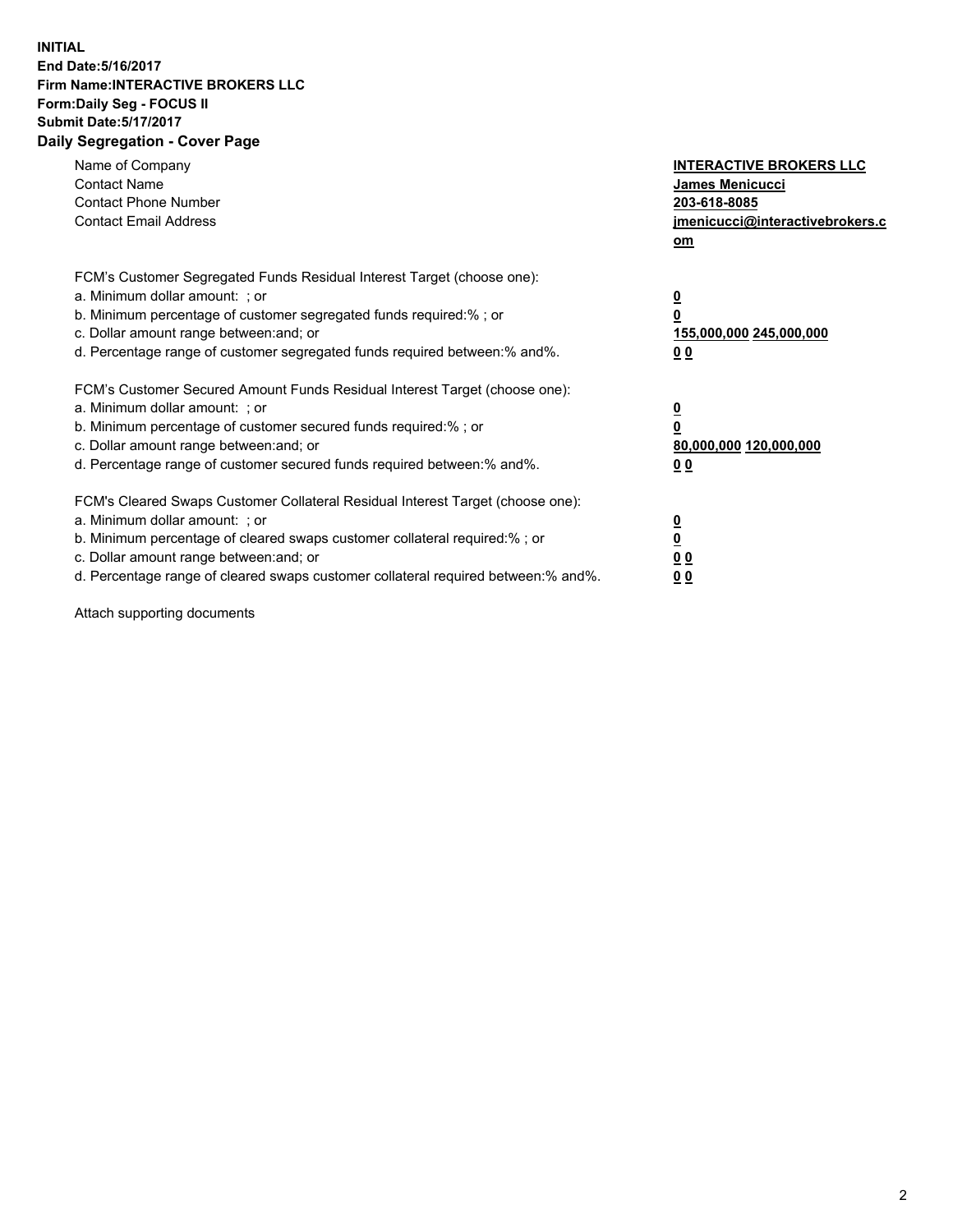## **INITIAL End Date:5/16/2017 Firm Name:INTERACTIVE BROKERS LLC Form:Daily Seg - FOCUS II Submit Date:5/17/2017 Daily Segregation - Secured Amounts**

|     | Daily Segregation - Secured Amounts                                                         |                                  |
|-----|---------------------------------------------------------------------------------------------|----------------------------------|
|     | Foreign Futures and Foreign Options Secured Amounts                                         |                                  |
|     | Amount required to be set aside pursuant to law, rule or regulation of a foreign            | $0$ [7305]                       |
|     | government or a rule of a self-regulatory organization authorized thereunder                |                                  |
| 1.  | Net ledger balance - Foreign Futures and Foreign Option Trading - All Customers             |                                  |
|     | A. Cash                                                                                     | 322,618,646 [7315]               |
|     | B. Securities (at market)                                                                   | $0$ [7317]                       |
| 2.  | Net unrealized profit (loss) in open futures contracts traded on a foreign board of trade   | 7,789,550 [7325]                 |
| 3.  |                                                                                             |                                  |
|     | Exchange traded options                                                                     |                                  |
|     | a. Market value of open option contracts purchased on a foreign board of trade              | <b>51,214</b> [7335]             |
|     | b. Market value of open contracts granted (sold) on a foreign board of trade                | $-16,929$ [7337]                 |
| 4.  | Net equity (deficit) (add lines 1.2. and 3.)                                                | 330,442,481 [7345]               |
| 5.  | Account liquidating to a deficit and account with a debit balances - gross amount           | 6,031 [7351]                     |
|     | Less: amount offset by customer owned securities                                            | 0 [7352] 6,031 [7354]            |
| 6.  | Amount required to be set aside as the secured amount - Net Liquidating Equity              | 330,448,512 [7355]               |
|     | Method (add lines 4 and 5)                                                                  |                                  |
| 7.  | Greater of amount required to be set aside pursuant to foreign jurisdiction (above) or line | 330,448,512 [7360]               |
|     | 6.                                                                                          |                                  |
|     | FUNDS DEPOSITED IN SEPARATE REGULATION 30.7 ACCOUNTS                                        |                                  |
| 1.  | Cash in banks                                                                               |                                  |
|     | A. Banks located in the United States                                                       | 48,376,125 [7500]                |
|     | B. Other banks qualified under Regulation 30.7                                              | 0 [7520] 48,376,125 [7530]       |
| 2.  | Securities                                                                                  |                                  |
|     | A. In safekeeping with banks located in the United States                                   | 325,710,380 [7540]               |
|     | B. In safekeeping with other banks qualified under Regulation 30.7                          | 0 [7560] 325,710,380 [7570]      |
| 3.  | Equities with registered futures commission merchants                                       |                                  |
|     | A. Cash                                                                                     | $0$ [7580]                       |
|     | <b>B.</b> Securities                                                                        | $0$ [7590]                       |
|     | C. Unrealized gain (loss) on open futures contracts                                         | $0$ [7600]                       |
|     | D. Value of long option contracts                                                           | $0$ [7610]                       |
|     | E. Value of short option contracts                                                          | 0 [7615] 0 [7620]                |
| 4.  | Amounts held by clearing organizations of foreign boards of trade                           |                                  |
|     | A. Cash                                                                                     | $0$ [7640]                       |
|     | <b>B.</b> Securities                                                                        | $0$ [7650]                       |
|     | C. Amount due to (from) clearing organization - daily variation                             | $0$ [7660]                       |
|     | D. Value of long option contracts                                                           | $0$ [7670]                       |
|     | E. Value of short option contracts                                                          | 0 [7675] 0 [7680]                |
| 5.  | Amounts held by members of foreign boards of trade                                          |                                  |
|     | A. Cash                                                                                     | 81,566,444 [7700]                |
|     | <b>B.</b> Securities                                                                        | $0$ [7710]                       |
|     | C. Unrealized gain (loss) on open futures contracts                                         | -1,905,308 [7720]                |
|     | D. Value of long option contracts                                                           | 51,214 [7730]                    |
|     | E. Value of short option contracts                                                          | -16,929 [7735] 79,695,421 [7740] |
| 6.  | Amounts with other depositories designated by a foreign board of trade                      |                                  |
| 7.  |                                                                                             | 0 [7760]                         |
|     | Segregated funds on hand                                                                    | $0$ [7765]                       |
| 8.  | Total funds in separate section 30.7 accounts                                               | 453,781,926 [7770]               |
| 9.  | Excess (deficiency) Set Aside for Secured Amount (subtract line 7 Secured Statement         | 123,333,414 [7380]               |
|     | Page 1 from Line 8)                                                                         |                                  |
| 10. | Management Target Amount for Excess funds in separate section 30.7 accounts                 | 80,000,000 [7780]                |
| 11. | Excess (deficiency) funds in separate 30.7 accounts over (under) Management Target          | 43,333,414 [7785]                |
|     |                                                                                             |                                  |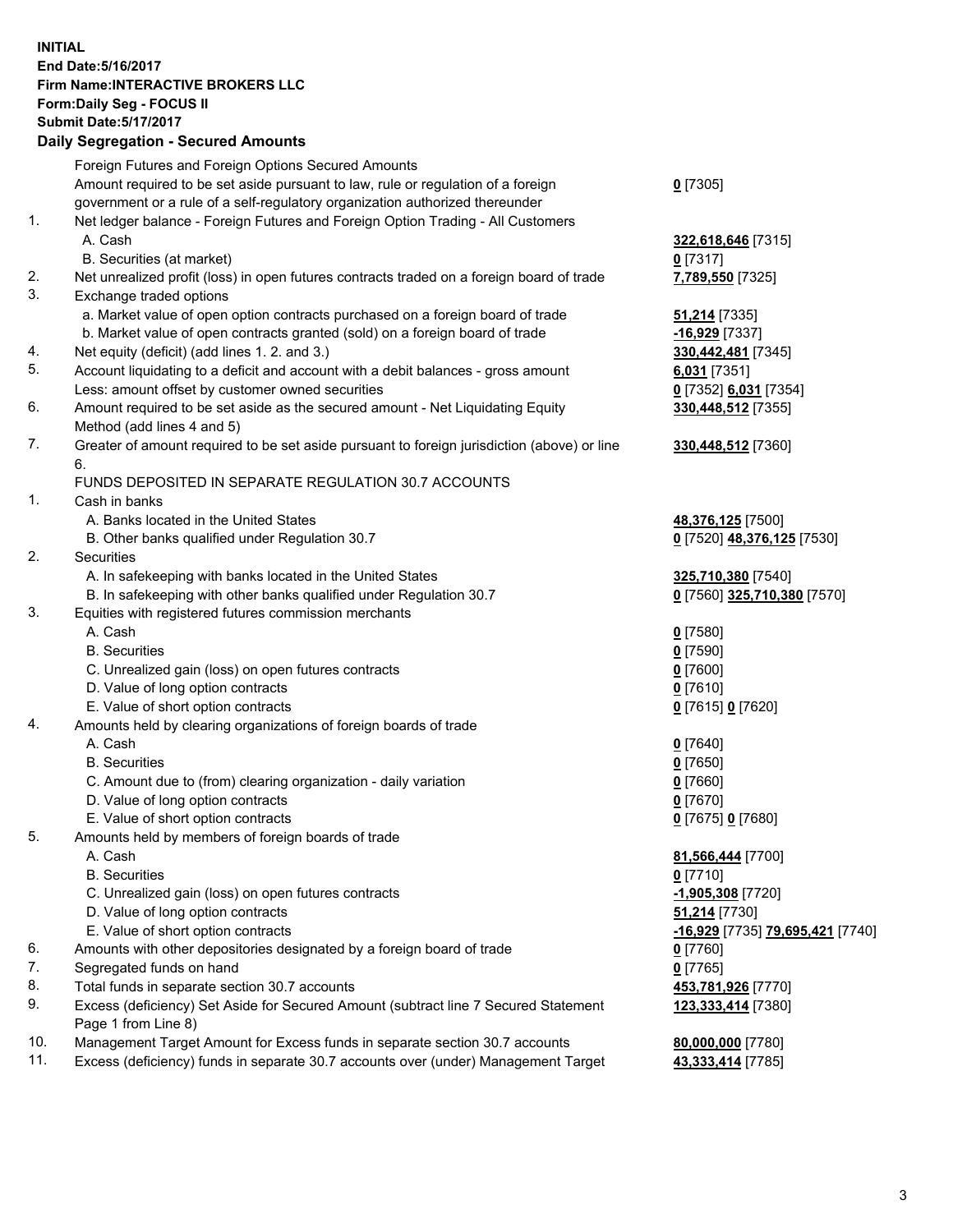**INITIAL End Date:5/16/2017 Firm Name:INTERACTIVE BROKERS LLC Form:Daily Seg - FOCUS II Submit Date:5/17/2017 Daily Segregation - Segregation Statement** SEGREGATION REQUIREMENTS(Section 4d(2) of the CEAct) 1. Net ledger balance A. Cash **3,713,342,340** [7010] B. Securities (at market) **0** [7020] 2. Net unrealized profit (loss) in open futures contracts traded on a contract market **-91,721,658** [7030] 3. Exchange traded options A. Add market value of open option contracts purchased on a contract market **118,117,148** [7032] B. Deduct market value of open option contracts granted (sold) on a contract market **-216,439,562** [7033] 4. Net equity (deficit) (add lines 1, 2 and 3) **3,523,298,268** [7040] 5. Accounts liquidating to a deficit and accounts with debit balances - gross amount **219,905** [7045] Less: amount offset by customer securities **0** [7047] **219,905** [7050] 6. Amount required to be segregated (add lines 4 and 5) **3,523,518,173** [7060] FUNDS IN SEGREGATED ACCOUNTS 7. Deposited in segregated funds bank accounts A. Cash **364,591,538** [7070] B. Securities representing investments of customers' funds (at market) **2,150,512,550** [7080] C. Securities held for particular customers or option customers in lieu of cash (at market) **0** [7090] 8. Margins on deposit with derivatives clearing organizations of contract markets A. Cash **24,652,821** [7100] B. Securities representing investments of customers' funds (at market) **1,304,049,972** [7110] C. Securities held for particular customers or option customers in lieu of cash (at market) **0** [7120] 9. Net settlement from (to) derivatives clearing organizations of contract markets **-19,054,450** [7130] 10. Exchange traded options A. Value of open long option contracts **151,306,598** [7132] B. Value of open short option contracts **-249,634,853** [7133] 11. Net equities with other FCMs A. Net liquidating equity **0** [7140] B. Securities representing investments of customers' funds (at market) **0** [7160] C. Securities held for particular customers or option customers in lieu of cash (at market) **0** [7170] 12. Segregated funds on hand **0** [7150] 13. Total amount in segregation (add lines 7 through 12) **3,726,424,176** [7180] 14. Excess (deficiency) funds in segregation (subtract line 6 from line 13) **202,906,003** [7190] 15. Management Target Amount for Excess funds in segregation **155,000,000** [7194]

16. Excess (deficiency) funds in segregation over (under) Management Target Amount Excess

**47,906,003** [7198]